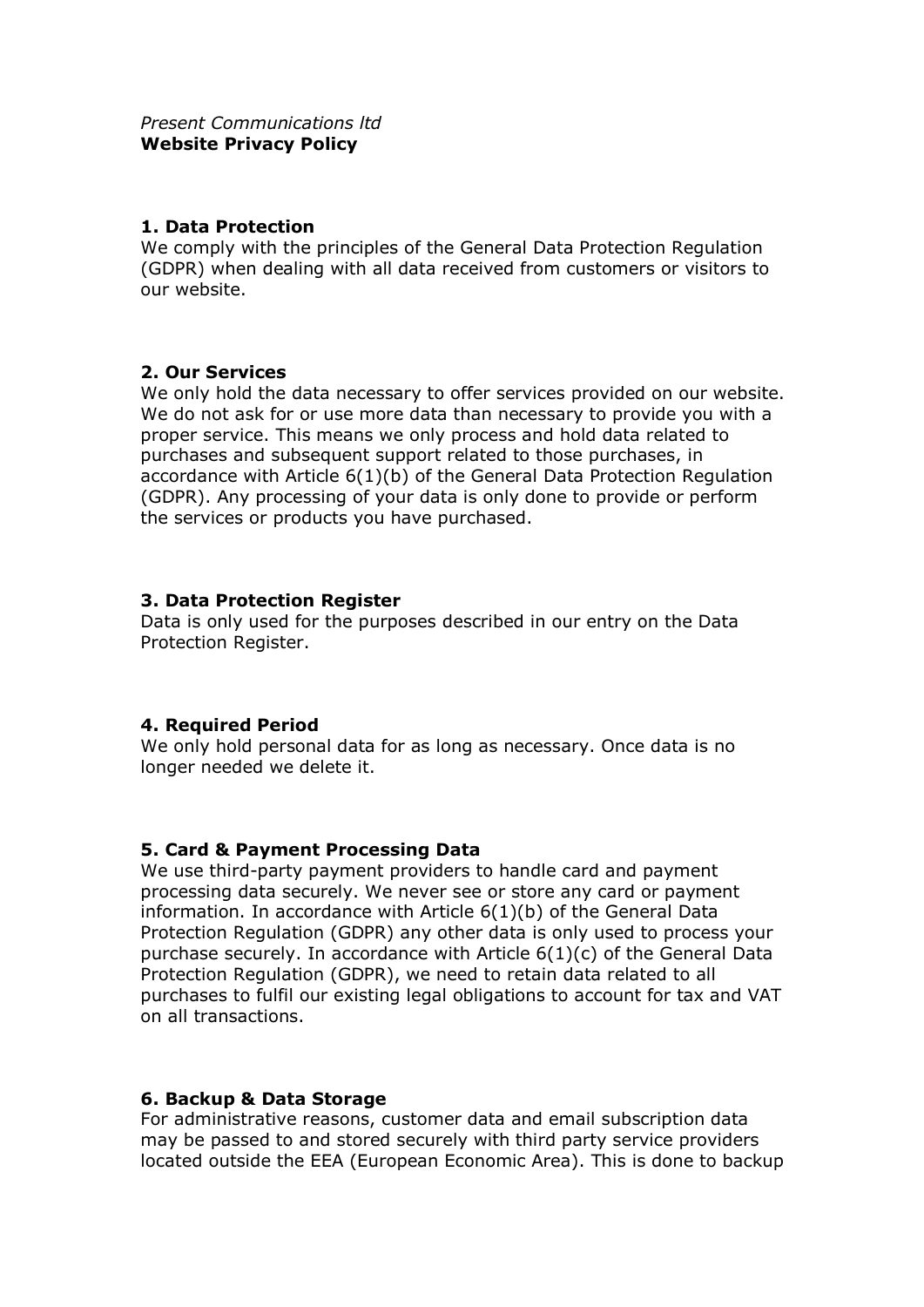and preserve your data where it is needed to carry on offering a service to you.

#### **7. Customer Requests**

As a customer, you can at any time (and free of charge) request details of the data we hold relating to you - and you can also request any such data is amended or deleted. Please note that if you request deletion of your data, this may prevent us from offering any further support relating to your previous purchases.

#### **8. Email Updates**

We regularly email website news and information updates to those customers who have specifically subscribed to our email service. All subscription emails sent by us contain clear information on how to unsubscribe from our email service. Our email service is an opt-in service only; with your prior consent required in accordance with Article 6(1)(a) of the General Data Protection Regulation (GDPR). This means to subscribe you must enter your details into the email subscription page and submit them to us.

## **9. Our Promise**

We never sell rent or exchange mailing lists.

#### **10. Data Sharing With Partners**

We do not share commercial or technical data with our partners unless we have specifically sought and obtained your prior approval. Where we request such approval, we will always fully disclose how your data is used. Please note that even when we have your specific consent, we only share data with partners that operate their own privacy policy in full accordance with the General Data Protection Regulation (GDPR).

#### **11. Spam**

In accordance with the Privacy and Electronic Communications (EC Directive) Regulations 2003, we never send bulk unsolicited emails, (popularly known as Spam) to email addresses.

#### **12. Product Updates**

We may send emails to existing customers or prospective customers who have enquired or registered with us, regarding products or services directly provided by us.